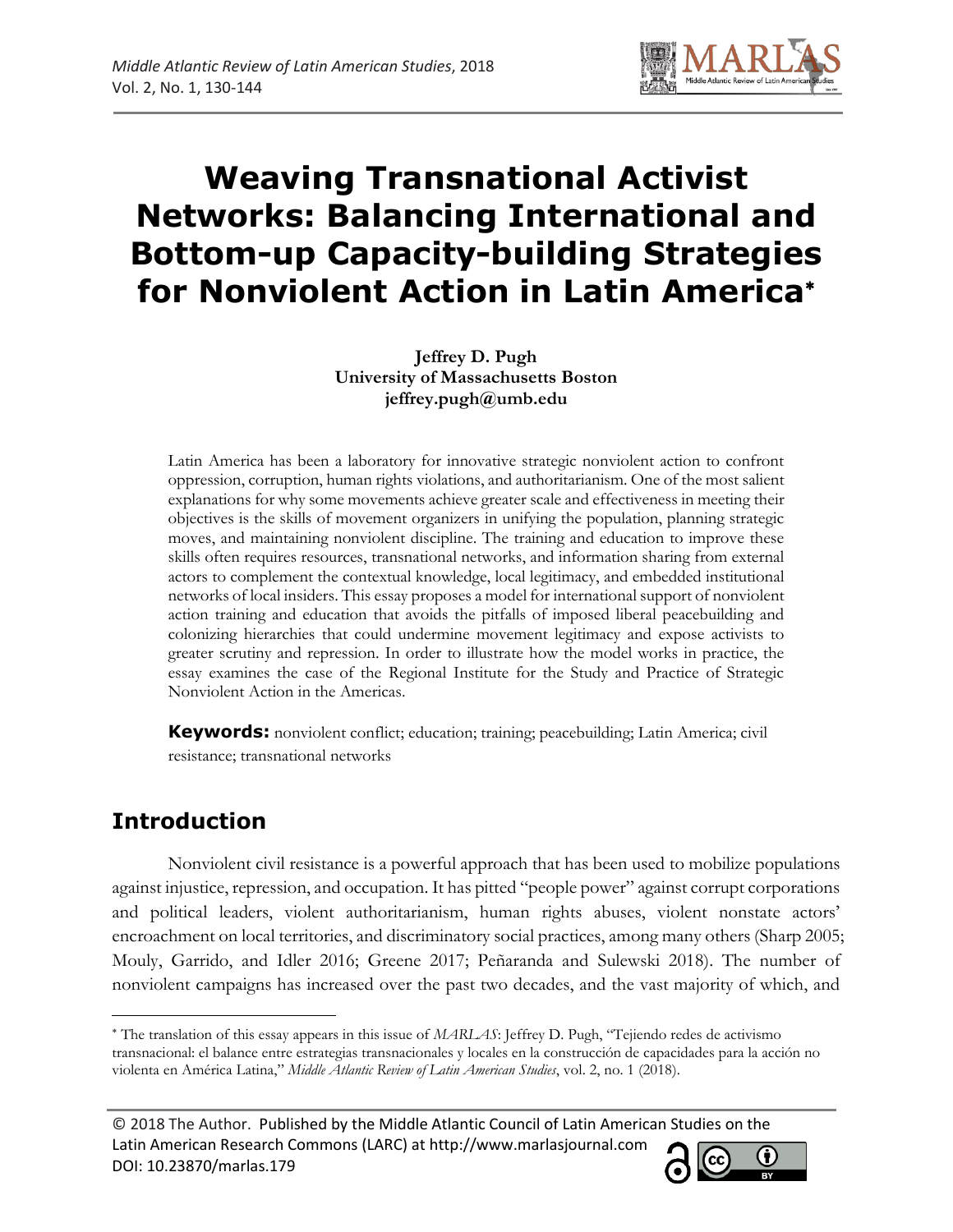#### Pugh - Weaving Transnational Activist Networks

those that are most successful in ushering in meaningful democratic improvement, are bottom-up, based on broad coalitions of civil society actors (Karatnycky and Ackerman 2005). In Latin America, such nonviolent movements are sometimes seen as alternative "vectors of contestation" to more institutional forms of electoral and partisan competition (Schock 2003; Pugh 2008) and have often led to a deepening of democratic participation and concessions by governments (Greene 2017; McManus, and Schlabach 1991).

Ackerman and Merriman (2015) argue that the success of such movements, in contrast to conventional wisdom, is primarily due not to structural, political, or environmental factors like the repressiveness of the opponent, the wealth of the society, or the regime type. Instead, they argue: "Skills and strategic choice often matter more than conditions in determining the outcomes of these conflicts" (67). The agency of those involved in nonviolent struggles, the strategies they design, the choices they make, and their organizational acumen—all of which require skills—are more important than conditions, and success is possible regardless of political and economic contextual factors. Several studies have employed systematic data collection on a large number of transitions and nonviolent, as well as violent, campaigns and offered empirical support for this argument; they found that conditions do not offer a statistically significant explanation for success (Marchant et al. 2008) and that nonviolent more than violent movements succeed across a wide range of political and economic contexts (Chenoweth and Stephan 2011).

If this is the case, then it follows that capacity building to increase the skill level of organizers and activists in key sectors of a society would be critical in scaling up nonviolent resistance efforts to a level that can mobilize large sectors of the population and achieve enough leverage to influence political outcomes. As Ackerman and Merriman argue: "The skillful civil resistance leader wants to create disruption in order to maximize defections and optimally wants to employ tactics where relatively small disruptions lead to large numbers of defections" (2015, 68). The three key skills that these authors identify as contributing most to the leader's potential for achieving this are the ability to unify people,<sup>1</sup> operational planning, and nonviolent discipline.

The ability to unify depends on skills in aggregating interests into a coherent vision that can attract a broad base of support, negotiating and maintaining coalitions, and building unity around wellselected strategic goals. These skills as well as operational planning and nonviolent discipline require study, training, practice, and strategy. If these are the key factors in movement success, how might nonviolent activists wishing to increase their effectiveness and scale up their efforts acquire such skills? This essay examines the potential role that external, international actors can play in helping such activists build capacity, while examining a pedagogical model that avoids the potential pitfalls of a colonizing and hierarchical form of assistance that could undermine the legitimacy and goals of nonviolent movements. Recognizing that knowledge, resources, and relationships must cross two borders that are marked by inequalities and hierarchies of privilege—national borders and

<sup>1</sup> "Unity" as a concept can be thought of as having three critical dimensions: unity of purpose (agreement on ends and means), unity of organization (different echelons of participants/leaders cooperating cohesively), and unity of people (different demographic groups cooperating cohesively). See Popovich et al. (2007). Each of these different dimensions calls for distinct skills on the part of movement organizers.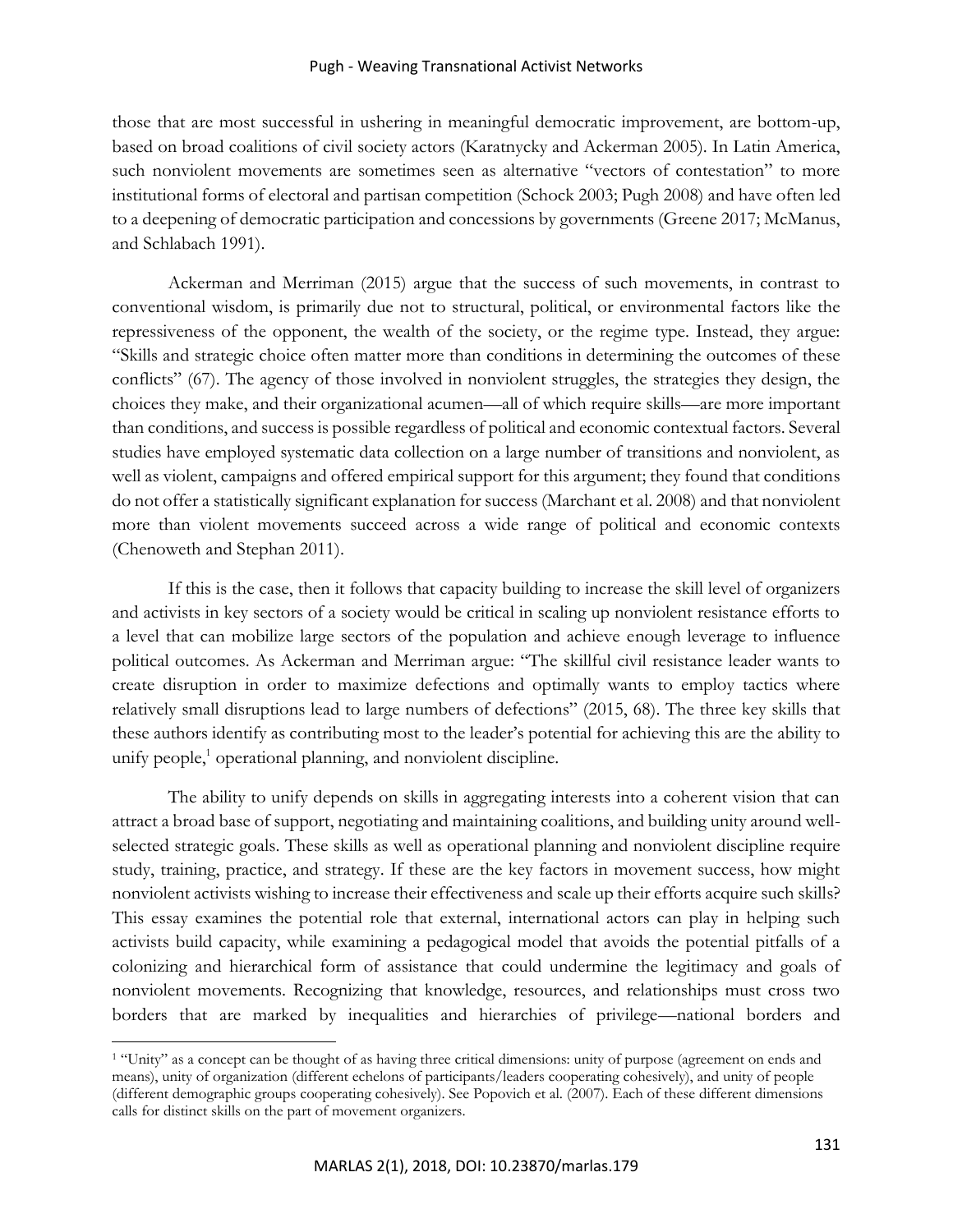educational/scholarly boundaries between "experts" and activists being studied—the essay proposes ways to rethink hierarchical social relations and structures of knowledge production and dissemination. It then illustrates the plausibility of this model through the experiential case of the Regional Institute for the Study and Practice of Strategic Nonviolent Action in the Americas.

### **International Skills Training and Education**

A veritable cottage industry of providers of training in conflict resolution and peacebuilding skills has emerged in the past two decades, guided by the theory of change that, with greater knowledge of conflict resolution skills, people in conflict contexts can resolve problems peacefully and nonviolently (Dudouet 2017; Pugh, Sulewski, and Moreno 2017). These efforts have increasingly attracted support from large international donors and have been incorporated into international development assistance strategies, with relevant bureaus and offices being established in USAID, the U.S. State Department, United Nations, Japanese foreign ministry, and others (Stephan 2016). Programs like Fulbright and a plethora of international education programs dedicated to peace and conflict (including more than twenty in Latin America by one recent count) have introduced this type of training and expanded transnational academic linkages (Pugh and Ross 2017). There is evidence that the presence of such efforts and the international connections between them and the NGOs and IGOs they support have in many cases led to reduced violence and international conflict (Wilson, Davis, and Murdie 2016; Pugh 2016; Rincón, Sánchez, and Pugh, forthcoming).

Going beyond conflict *resolution* approaches, nonviolent action has also attracted increasing international support, with success stories like the Color Revolutions in Eastern Europe and cases elsewhere pointing to the importance of skills training and knowledge sharing by groups like the Centre for Applied Nonviolent Action and Strategies (CANVAS, composed of former student activists in the Serbian Otpor campaign), the International Center on Nonviolent Conflict (ICNC), the Open Society Foundation, and the National Endowment for Democracy. Cited by grassroots activists as increasing their capacity to wage nonviolent struggle in their local contexts are: the video documentary *A Force More Powerful*, the video game training simulation *People Power*, and the books of Gene Sharp's Albert Einstein Institution, especially his 198 Nonviolent Methods Checklist. Some scholars, pointing out the overlap and complementarity between peacebuilding and nonviolent action approaches, have argued that international donors should increase their support of programs and platforms that can combine both, accompanying grassroots actors in their efforts for justice and adding pressure to turn the leverage they gain into negotiations for peace (Dudouet 2011, 2017; Stephan 2016; Stephan, Lakhani and Naviwala 2015).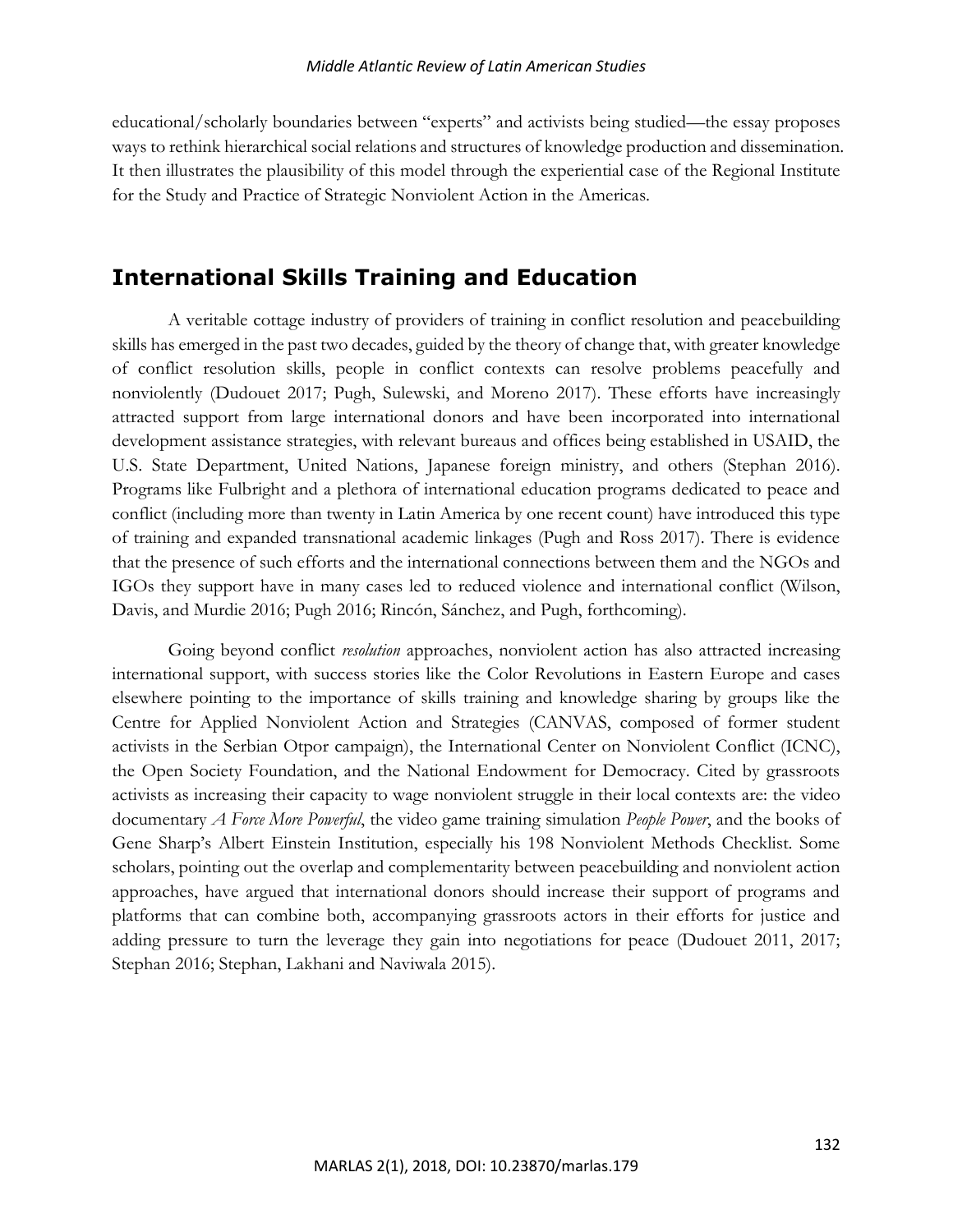# **Critical Perspectives on Transnational Solidarity for Nonviolent Action**

However, an important critique is raised by critical peacebuilding scholars: that many of these efforts, channeled through state agencies, intergovernmental organizations, or large NGOs or universities based in the Global North, often reinforce rather than transform the power hierarchies embedded in the liberal international order, to the detriment of the agency of those struggling against such oppressive structures in the Global South (Denskus 2007; Mac Ginty 2011).

In Latin America, such critiques have emphasized the importance of bottom-up organizing strategies that avoid mimicking or merely replicating the "development" and conflict resolution models imported from the Global North, and particularly the United States (Wehr and Lederach 1991; Gutiérrez 1988; Freire 1968; Smith and Verdeja 2013). Adolfo Pérez Esquivel, the Argentine founder of Service Peace and Justice (Servicio Paz y Justicia, SERPAJ), observed:

> Most of the time when people talk of nonviolence, they talk about street action, about confrontation with the police. But the issue goes beyond the police to the system. Nonviolence means work in education, in health, in the environment, in economics—a nonviolent economics, because the economy we now have is very violent. We lack alternatives that expand the social, political, economic, and technological horizons of nonviolence to their fullest extent. It is necessary to begin to have a much more holistic vision of how nonviolence can liberate. (1991, 247)

Education for nonviolent action in this conception, then, must be not only about experts educating people in Latin America about specific techniques and concepts, but restructuring the form of education so that it connects and liberates communities and peoples, rather than isolating and stratifying the "enlightened teachers" from the "ignorant learners."

The eminent Peruvian theologian Gustavo Gutiérrez framed this argument through the lens of liberation theology, recognizing the heavy influence of the church and its moral framework in the region: "A broad and deep aspiration for liberation inflames the history of human-kind in our day, liberation from all that limits or keeps human beings from self-fulfillment, liberation from all impediments to the exercise of freedom. Proof of this is the awareness of new and subtle forms of oppression in the heart of advanced industrial societies, which often offer themselves as models to the underdeveloped countries" (1988, 17).

Brazilian educator Paulo Freire (1968) criticized dominant educational and training models as contributing not to liberation and transformation, but as replicating the structures of dependency and domination. He argued that the "banking model" that assumes an outside, elite expert who fills the empty heads of students with content is less helpful than a dialogical, elicitive strategy in which knowledge is mutually produced. This approach assumes that everyone brings to an educational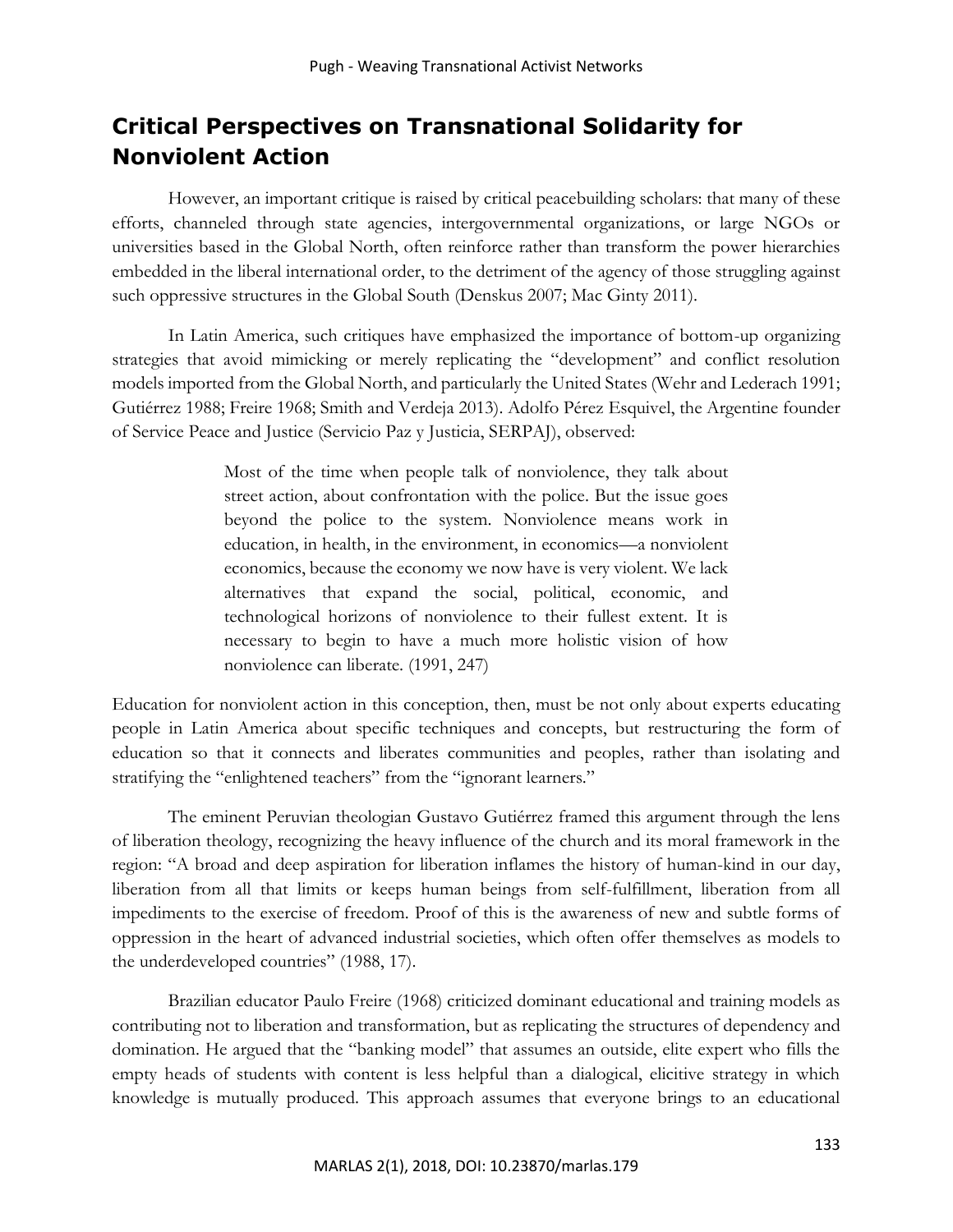encounter important insights and life experiences and that the creation of knowledge is reciprocal, collective, and nonhierarchical.

Taking this critique a step further, Ivan Illich (1968) offered a provocative and cutting reprimand of international service and volunteer programs and of the students who came to "help" and "serve" their Latin American counterparts through them, in a famous speech in Mexico. He argued that such programs reproduced North-South power hierarchies and inequalities and undermined local priorities and agency in favor of paternalism and self-serving feelings of accomplishment by the young "helpers."

Given these cautionary critiques, then, how can outsiders and local insiders complement each other in designing educational and organizing spaces to empower activists wishing to use nonviolent action to pursue strategic political goals, oppose repression, and/or improve democratic outcomes?

# **A Balanced Approach to Transnational Network Solidarity**

Two primary ways that outsiders can contribute to capacity building for nonviolent activists without reinforcing oppressive hierarchies are to: a.) facilitate knowledge sharing and act as channels for demonstration effects as they share research findings, general concepts and techniques, and experiences that have worked in other contexts, offering repertoires from which local activists can select, innovate, and adapt; b.) provide resources, convening experience and facilitation expertise and contacts to bring together compatible and experienced activists from the region, and provide an accompanying infrastructure to support efforts to build and maintain networked relationships and transnational structures of mutual support.

Outsiders are unlikely to play a constructive role in nonviolent campaigns by attempting to direct the goals, generate/manipulate grievances, influence targets, or pour in large-scale funding for a campaign itself, because legitimacy is the primary currency of nonviolent organizers attempting to build broad participation. Thus, these activities can undermine the legitimacy of a grassroots movement by allowing opponents and regimes (and potential allies) to credibly question the widespread domestic support for the movement's goals or to dismiss the movement as "paid" and "foreign-led."

Instead, transnational networks and resources can help strengthen domestic activists who have already identified a goal with broad support among the population by transmitting knowledge about what has worked elsewhere and motivation that success is possible, by sharing experiences and studies that might contradict the rhetoric of domestic regimes. They can also help by supporting spaces and platforms that allow activists to meet, deliberate, coordinate with each other, and strategize to accomplish their goals. Gleditsch and Rivera (2017) argue that the demonstration effects of successful campaigns in other countries can be quite important in making it more likely that nonviolent action will occur and scale up. They point to the importance of geographic proximity, claiming that such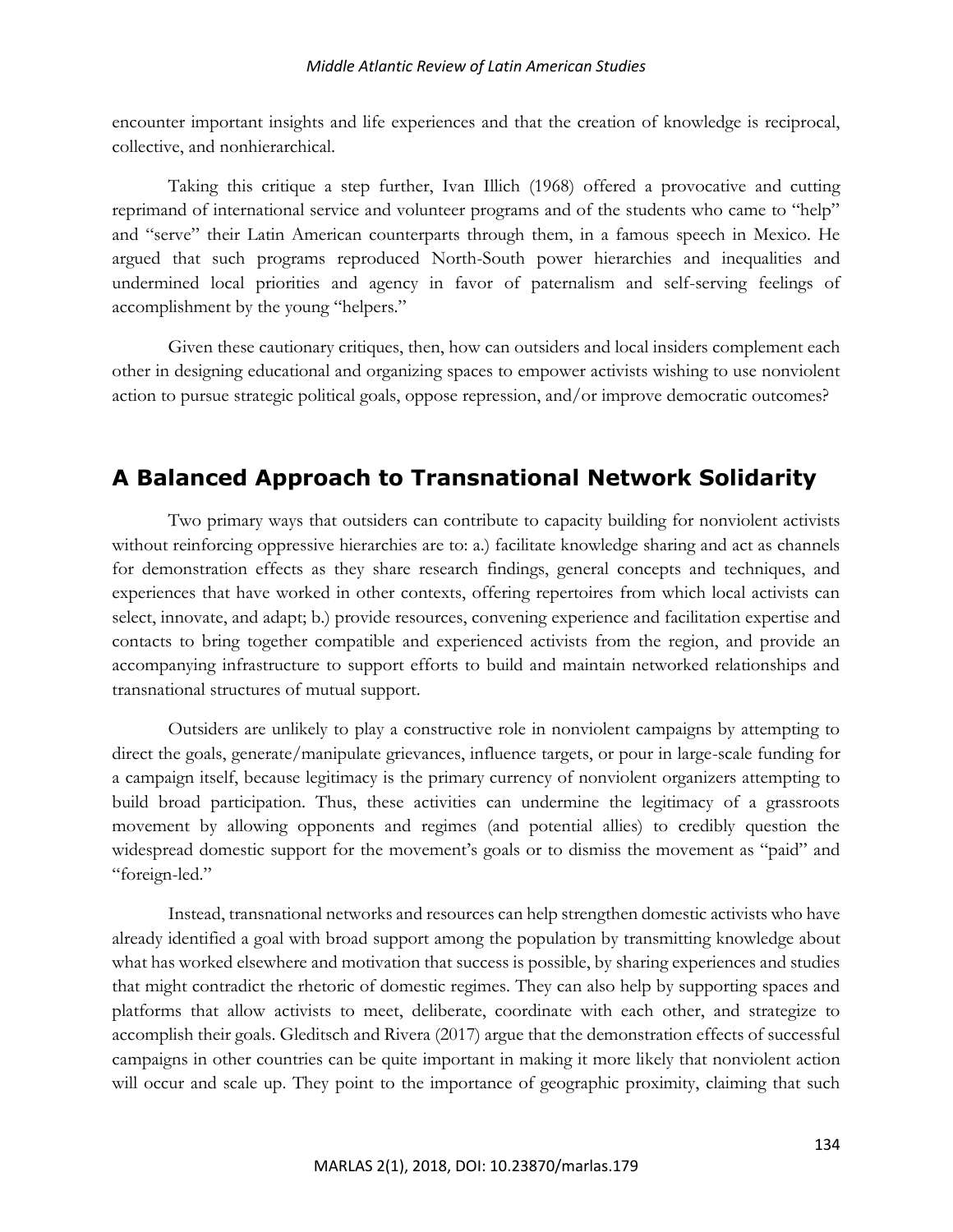diffusion is particularly likely in neighboring states, given similar regional context and easier access to personal interactions among activists.

Transnational networks can also provide linkages to disseminate the voices and stories of those experiencing repression during the campaign to a broader international audience of potential allies who can put diplomatic, economic, or other forms of pressure on the regime or opponent. Keck and Sikkink (1998) describe a "boomerang effect" in which these strengthened transnational network ties can increase the leverage of domestic activists in achieving change. Outside governmental and corporate actors can invest in promoting the general opening of democratic spaces and in removing their consent and support for oppressive governments that are impeding the movement's organizing and expression. Despite these potentially helpful roles for outsiders, the key decision making, strategizing, goal setting, and mobilization functions of a nonviolent movement must be carried out by insiders with credibility and legitimacy within their own context and with a direct stake in the outcome.

Gerald Schlabach cautions North American promoters of nonviolent action that the understanding of nonviolence in Latin America is less about individuals mastering and training others in a set of tools that work, and more about the "building or rescuing of community," reminding the rest of society about the values, culture, and common history that bind them together and that require inspired resistance to oppression and division. He says: "Latin American nonviolence reminds us that no direct action, however dramatic and media-grabbing, can take the place of patient, persistent, and empathetic grassroots political education and community organization… Too much emphasis on the 'direct action' part of 'nonviolent direct action' may actually alienate peace and social activists from our own peoples" (Schlabach 1991, 259–260). For this reason, while the "training" part of nonviolent action pedagogy is certainly important for sharing lessons learned and inspiring tactical innovation, the transnational community-building component that follows, in which structures and relationships facilitate stronger ties of trust and empathy, may be even more critical for deep and meaningful change.

# **Illustrating the Model: The Latin American Regional Institute**

I turn now to an illustrative example in order to show the types of interactions through which institutions and allies in the Global North and in Latin America can partner with each other to increase capacity and organizational skills and strengthen networks of activists in the region. The Latin American Regional Institute for the Study and Practice of Strategic Nonviolent Action launched its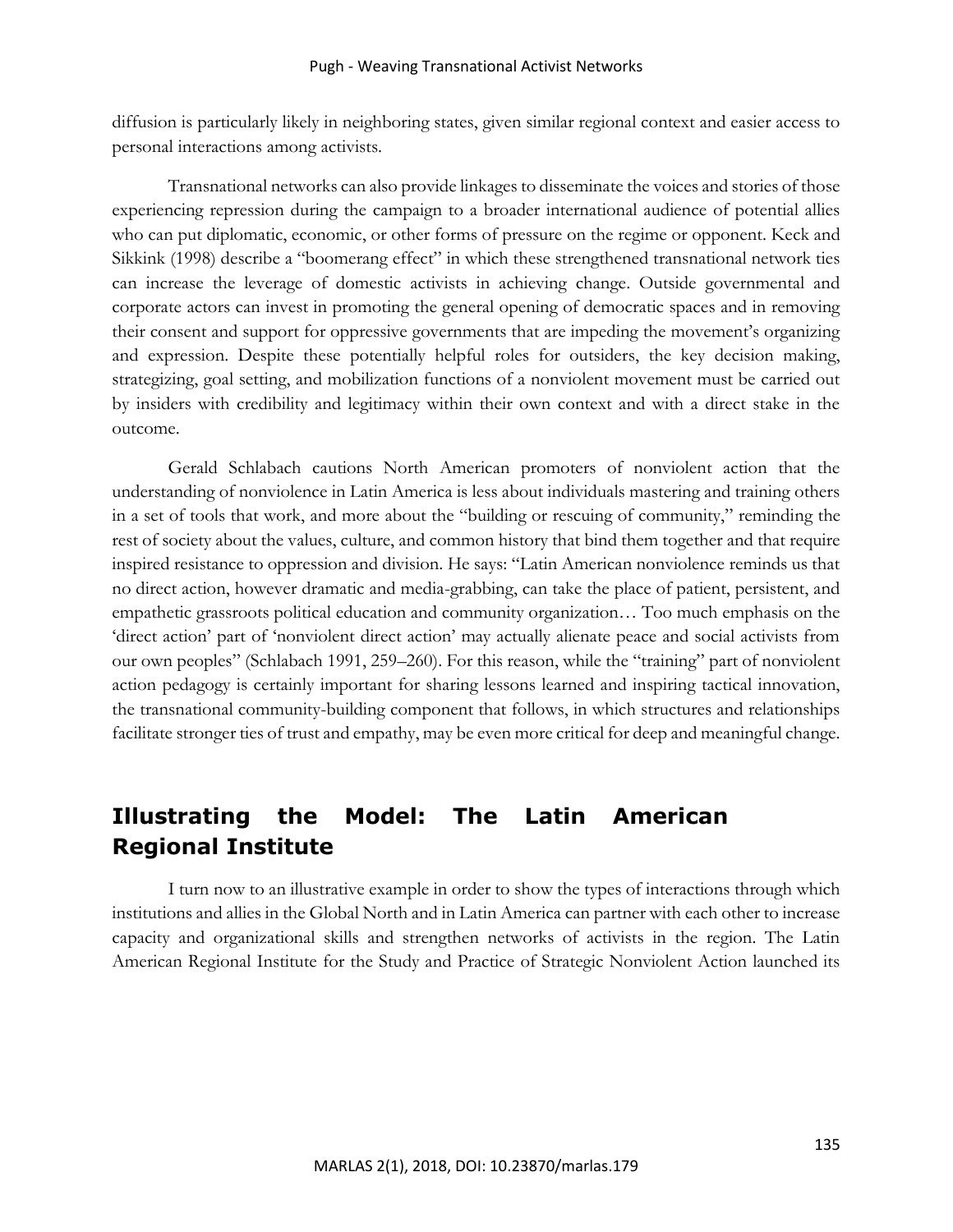#### *Middle Atlantic Review of Latin American Studies*

inaugural cohort in a week-long training in Quito, Ecuador, in February 2018.<sup>2</sup> The Regional Institute is a cooperative program organized by four institutions: the International Center on Nonviolent Conflict (ICNC), FLACSO Ecuador, Pontificia Universidad Católica del Ecuador (PUCE), and the Center for Mediation, Peace, and Resolution of Conflict (CEMPROC). The program received more than 125 applications from activists, academics, professionals, students, and others from 25 countries, including most of those in Latin America and several from elsewhere (see Figure 1). Ultimately, 35 participants from 11 countries came together to learn about strategic nonviolent action, share their own experiences and lessons learned with each other, and develop plans to mobilize their new transnational social capital to strengthen and scale up their campaigns. Several of the activists were included as cotrainers, sharing case studies from their own experiences in five different countries in the region. All participants were given the opportunity to share information about their campaigns through a poster exhibit that facilitated exposure to new tactics and methods, as well as relationship building among activists, scholars, and institutional representatives. There was a core facilitation team of ICNC staff and partners, a FLACSO professor, and several guest instructors from PUCE and elsewhere, representing at least six different countries.



 $\overline{\phantom{a}}$ 

#### Figure 1: Geographic Representation of the Applicant Pool

ICNC is one of the leading international NGOs working on education, research, and advocacy around nonviolent action, having been founded in Washington, DC, in 2002 "to develop and share knowledge related to nonviolent civil resistance and its practice with interested recipients throughout

<sup>&</sup>lt;sup>2</sup> The author, engaged in action research, was part of the organizing committee during the planning phase of this institute, although not physically present during the program. He is grateful to the organizing partner institutions for making the event possible: to ICNC for its financial support (as well as its central role in developing, planning, and facilitating the program); to the University of Massachusetts Department of Conflict Resolution, Human Security and Global Governance, which helped fund some of the research assistance for this project and the travel of one of the activist/scholars; and to the Middle Atlantic Council of Latin American Studies (MACLAS) whose Władysław Maryan Froelich Research Award made possible the participation of several activist/scholars. He acknowledges that his positionality as a white man born in the United States, who lived in Ecuador for a year and studied, worked, and traveled there regularly for fifteen years, may influence the ways he perceives and interprets the impact of this program for nonviolent action campaigns and transnational activist networks in Latin America.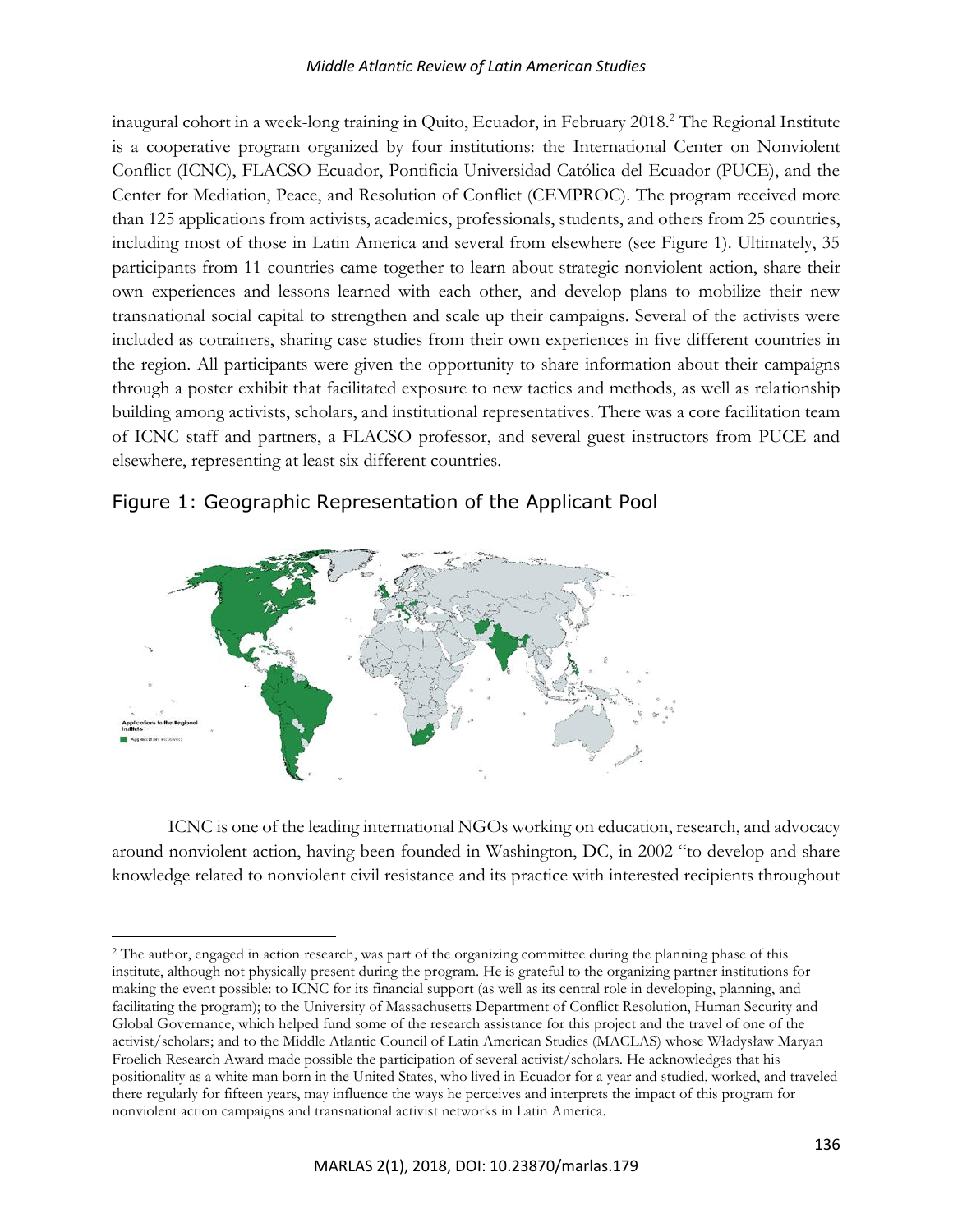#### Pugh - Weaving Transnational Activist Networks

the world."<sup>3</sup> FLACSO and CEMPROC—both of which have a long history of working on issues of peace in Ecuador, FLACSO since 1974 and CEMPROC since 2003—have convened international educational courses for several years on conflict transformation. The combined expertise of the host institutions and the reach of their networks among Latin American activists and scholars were quite significant, but ICNC in particular does not have a long history of working in a sustained way within Latin America, so some of the questions about outsider allies raised earlier in this essay became relevant. For ten years, ICNC's flagship educational program had been a summer institute held at the Fletcher School at Tufts University in Boston. According to ICNC President Hardy Merriman, however, they made the strategic decision to discontinue that program and shift to a strategy of regional hubs that would create sustainable institutes in different geographic regions, starting with Latin America. The reasons were partly a function of the success of the summer institute—demand was far outstripping ICNC's capacity to meet it, showing a need to scale up—and partly a recognition of the reality that geographic proximity makes subsequent coalition building and mutual support in movement organizing more likely (Gleditsch and Rivera 2017). Those who attend a training together are more likely to collaborate on specific action plans if they are from the same country, or at least the same regional context (say Colombia, Venezuela, and Ecuador, for example).<sup>4</sup> By partnering with institutions with an established reputation in the region, ICNC enhanced the local credibility of the institute with key target populations and activists.

The participants were carefully selected to ensure that there was diverse representation by experienced activists and academics from a variety of countries and issue areas, but who had enough common interests to engage in helpful and supportive knowledge exchange. Many had direct experience participating in nonviolent campaigns. For example, the following was reported regarding one participant: "'Sara,' helped to found a nonviolent resistance movement of women in [her home country] that use public singing of traditional harvest songs to denounce abuses by the state and demand changes in oppressive state policies. She now helps to coordinate a training initiative for nonviolent action that seeks to develop linkages between universities, NGOs, and other citizen groups."<sup>5</sup>

It was important to combine the presentation of research findings and experiences from outside the region with a platform that elicited the shared knowledge of the group, given the intention that the participants learn as much from each other as from the facilitation team. This type of learning also bolsters the legitimacy of the strategies and campaigns that the participants design using the tools acquired during the program, as they are the ones deciding on the strategic application of particular concepts and tactics in their own contexts. While the regional institute provided scholarships to some participants to increase access for grassroots actors from resource-poor contexts or from countries experiencing currency inflation crises, funding aimed to help individual activists travel to the institute to develop their skills and education, rather than directly finance their specific campaigns.

<sup>3</sup> See ICNC mission statement at https://www.nonviolent-conflict.org/about/icncs-mission/.

<sup>4</sup> Telephone interview with ICNC President Hardy Merriman, March 22, 2018.

<sup>5</sup> Profile from the 2018 public brochure, "Regional Institute for the Study and Practice of Strategic Nonviolent Action."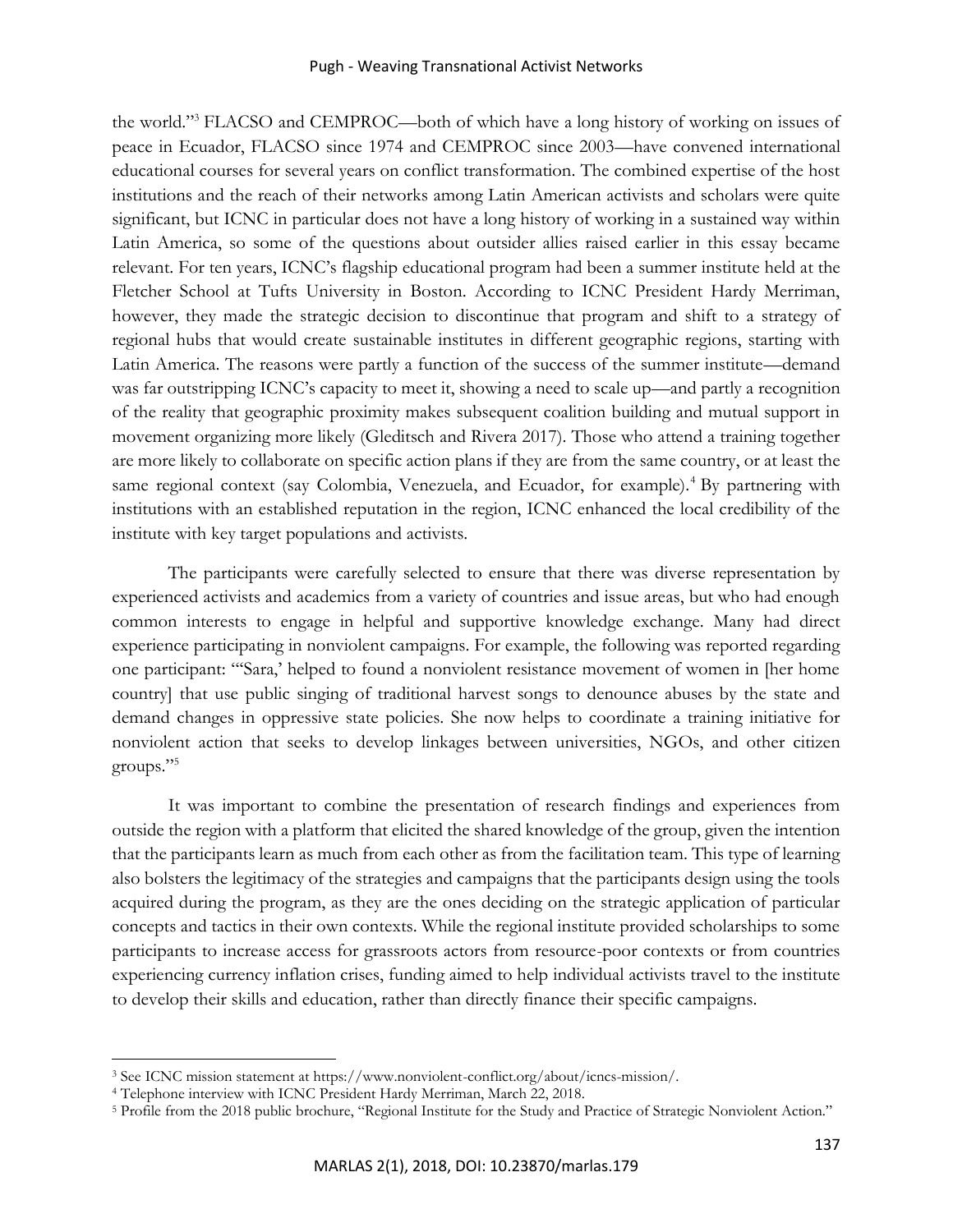#### *Middle Atlantic Review of Latin American Studies*

Both of these factors (external/internal) were important in balancing the need for resources and information that only outside actors (ICNC) had with the critical local contextual knowledge and networked linkages that only activists from Latin America would have. As Merriman argued: "Movements are driven by indigenous energy, and the movement's legitimacy is paramount, because its nature is voluntary… They grow or contract based on the participation of ordinary people. Legitimacy and authentic representation are essential if you are going to build your grassroots base." He explained that a movement that receives direct financial assistance from sources that could be viewed with suspicion by their populations (i.e., from foreign governments or corporations) may have a harder time mobilizing people to participate and may increase the likelihood that their government will target them for repression or persecute them.<sup>6</sup> NGOs and other civil society actors may have an advantage in the type of support and assistance they can offer without doing harm to a movement's legitimacy.

### **Preliminary Evidence of Impact**

Although a longer time horizon is needed to fully assess the impact of the regional institute's educational model on concrete campaign effectiveness and scaling up,<sup>7</sup> the immediate outcomes seem to align with the organizers' goals of creating a space for reciprocal knowledge sharing, high quality skills training, and transnational network building. In the final evaluation, participants tellingly had the most positive perceptions of the peer learning and relationship-building aspects of the institute. In response to the statement, "The contacts and relationships that I gained from the program will be relevant in my current and future study/work/activities," and the statement, "I learned about nonviolent action and civil resistance from other course participants," the mean responses were 4.9 out of 5 on a scale in which 5 indicated strong agreement. In the words of one participant: "The program on nonviolent civil strategy was very nourishing, both for its content and also for creating a space for coordination among peers, a space to meet, connect, and start working together." Another reflected: "The program allowed us to enrich our knowledge of the importance of nonviolence. The experiences shared about nonviolent actions in Latin America permitted us to reflect on the needs and challenges that we live with and how these experiences support initiatives to adapt or replicate methods, campaigns, models, and movement dynamics in order to achieve our goals" ("Final Report" 2018). The crucial observation in this reflection is that the learning platform provided by the external organizers was essential for bringing people together and exposing them to new ideas, but the activists themselves then adapted these techniques and models to more effectively achieve the goals that their movements had already developed. Finally, a third participant evoked the logic of Lederach's relational web (2005) within a shared geographic context and of Freire's conception of reciprocal and liberatory

<sup>6</sup> Telephone interview with ICNC President Hardy Merriman, March 22, 2018.

<sup>7</sup> The literature on international education focused on peace and conflict shows that encounters and courses that bring together participants from different conflict contexts or countries can have longer-term political, professional, and networking effects that promote peace (Ross 2017; Pugh 2013; Pugh and Ross 2017). The current research hopes to extend this research agenda to evaluate the impact of international training and educational spaces for strategic nonviolent action organizing.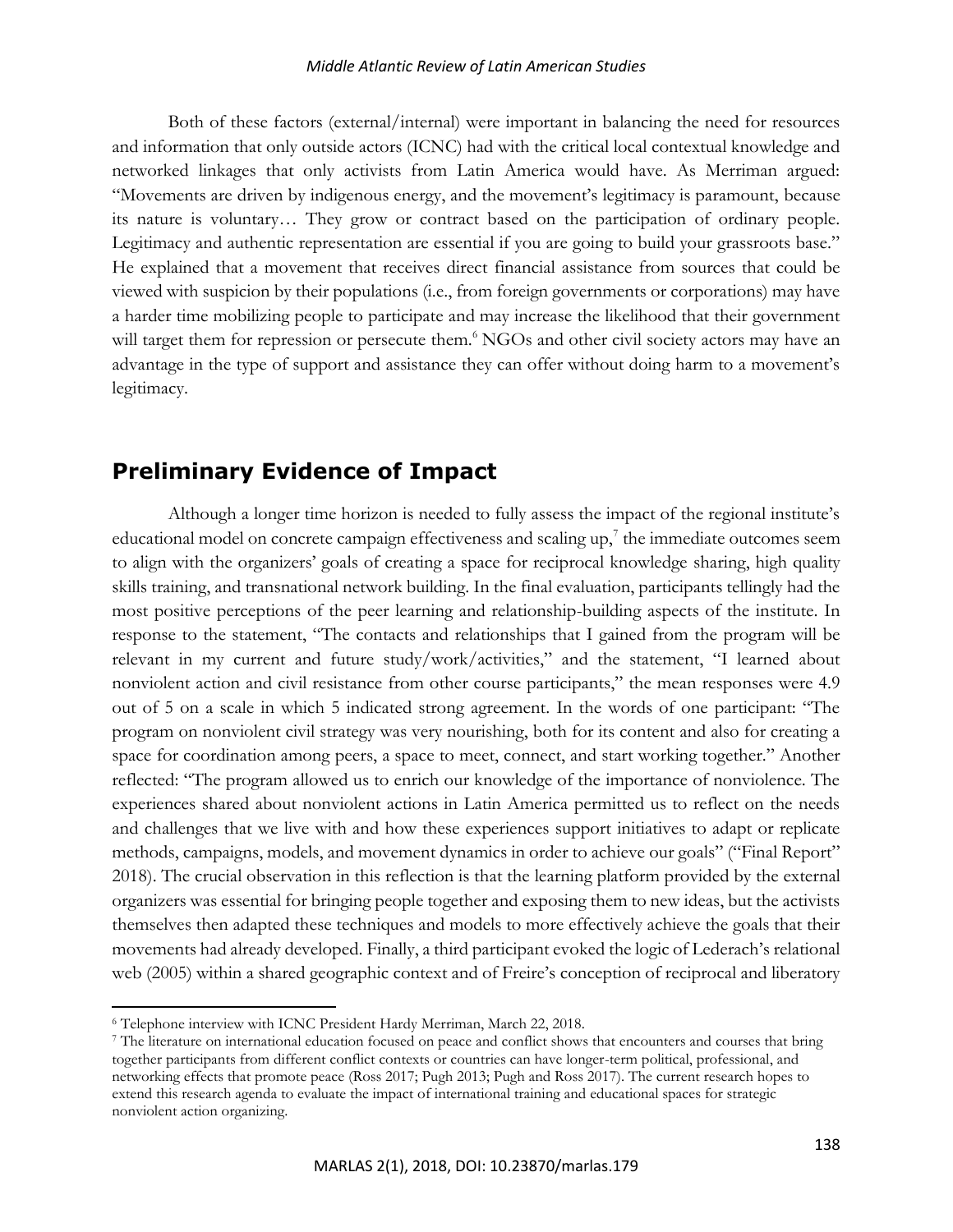#### Pugh - Weaving Transnational Activist Networks

pedagogy (1968), saying: "This program was a space for collective learning, a space to weave together networks among the various nonviolent resistances in the Americas" ("Final Report" 2018).<sup>8</sup>

A pre-program and post-program survey provided additional evidence that there was significant learning and attitude change as a result of participation, and that activists valued the networks they formed and the information sharing above all other outcomes. The level of knowledge about nonviolent movements and participants' comfort level in discussing nonviolent action were the two indicators that increased the most from the beginning to the end of the program. In an indication that this program model differed somewhat from standard forms of international support that participants might have experienced previously, they said before the program that the most important things they expected to gain were knowledge about sources of financial support and knowledge of theories and concepts about nonviolent action, while the final outcome was somewhat different. After the program, the top outcomes that participants considered most important were the contacts/professional networks they had gained and knowledge they had shared—both concepts and specific cases from the region. When asked to name as many methods of nonviolent action and specific movements as they could, both the average number of methods and specific movements mentioned increased from the pre-test to the post-test. The importance of having a geographicallyfocused regional institute was highlighted by the fact that the percentage of the movements mentioned that were from Latin America doubled from 31% in the pre-program survey to 60% in the postprogram survey ("Final Report" 2018).

Learning about campaigns in similar, geographically proximate contexts from others engaged in those campaigns facilitated the participants' ability to identify with and apply lessons from these other cases to their own context. It also made for more constructive working groups and network structures that will permit them to continue supporting each other in carrying out nonviolent action in the future. These transnational connections—maintained through Facebook and WhatsApp groups, personal connections, and regular e-mail updates—can be a valuable resource for activists needing to disseminate on-the-ground stories of their struggles to potential international allies, or scale up the scope of their campaigns (Tarrow 2005), or call on support and pressure from transnational coalitions and activists abroad who can apply pressure to their governments in support of movement goals (Keck and Sikkink 1998).

A number of the participants did in fact use these networks in the months after the program to disseminate news of human rights violations and repression that they witnessed, to call on their friends in other countries to contact decisionmakers to stop arbitrary arrests of social leaders, to share information about grant competitions, and to establish other crucial connections that aided the work of grassroots activists. The types of conflicts in which transnational solidarity can be helpful range from a petition demanding the enforcement of a judge's injunction suspending a mega-mining project in an Ecuadorian town because of procedural and rights violations ("¡Por el Macizo…!" 2018) to

<sup>8</sup> All translations are mine.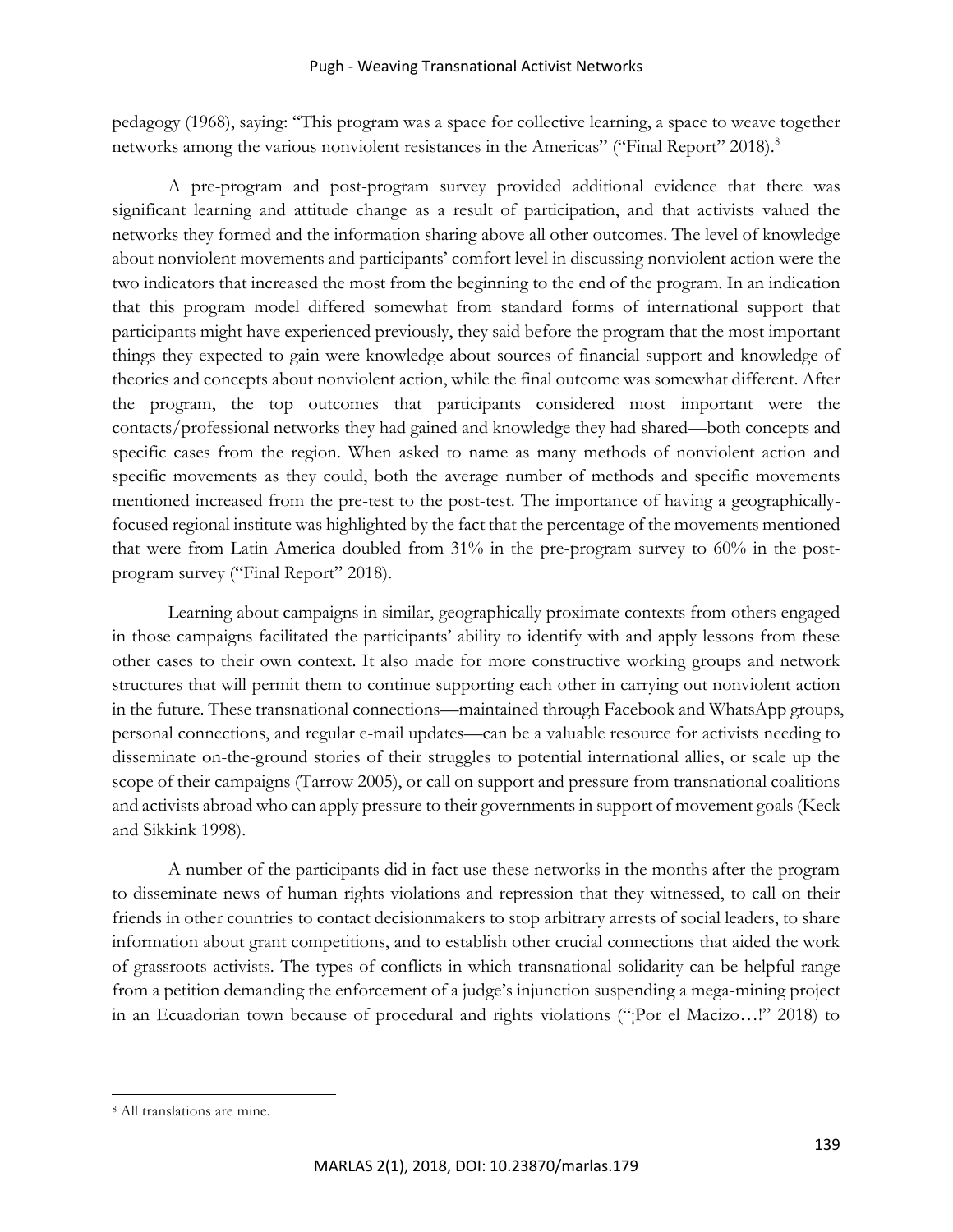denouncing the false arrest and assassination of human rights defenders in Colombia ("Afro-Colombian" 2018).

## **Conclusion**

Especially considering the history of negative U.S. intervention in the region (i.e., Guatemala 1954, Chile 1973, etc.), the constructive re-imagining of relationships between Latin American activists and U.S. NGOs, universities, and institutions to be more networked and less hierarchical is important. While allies in the Global North should not lead or monopolize the agenda, they can contribute to the work of nonviolent activists precisely because of their residence in and near the seats of global power and the instigators of many of the unjust systems that affect Latin America: "Local, faith, and justice communities built from the bottom-up are absolutely fundamental, but the nonviolence of small groups cannot take on international systems of hegemony alone. Where the powers that be are international in structure, nonviolent action and networks of solidarity must also be international" (Schlabach 1991, 260).

The regional institute also provided an infrastructure for connecting activists and scholars to produce grounded research contextualized within the Latin American region, including contributions to this special issue of *MARLAS*, that can advance the study of the field of nonviolent action and civil resistance in the region (Peñaranda and Sulewski 2018; Ikeda 2018; Lopez and Burger 2018). These transnational research collaborations play an important role in reshaping the power imbalances of research, as Vasundhara Jairath argues:

> By moving centers of knowledge production out of the dominant North and into the South, we arrive at a process of knowledge production more grounded in the conditions of the South. If the historically constructed division between white Western researchers studying the nonwhite incommensurate other is to be challenged not only at the level of individual endeavor but as a structural and systemic challenge, it is through this conscious move toward greater academic collaboration and exchange among the countries of the global South. Given their long histories of colonization, even while exceedingly diverse, the South is placed in a particularly critical position in the project of the decolonization of knowledge. (Jairath 2015, 23)

As the regional institute grows and incorporates a larger and more diverse group of scholars from countries across Latin America as well as the Global North, the hope is that it will produce collaborations that disrupt colonial hierarchies of knowledge production.

This essay has sought to contribute to the literature on strategic nonviolent action by arguing that training and education of activists and nonviolent movement leaders represents a crucial intervention in scaling up and increasing the effectiveness of such movements. It has made the case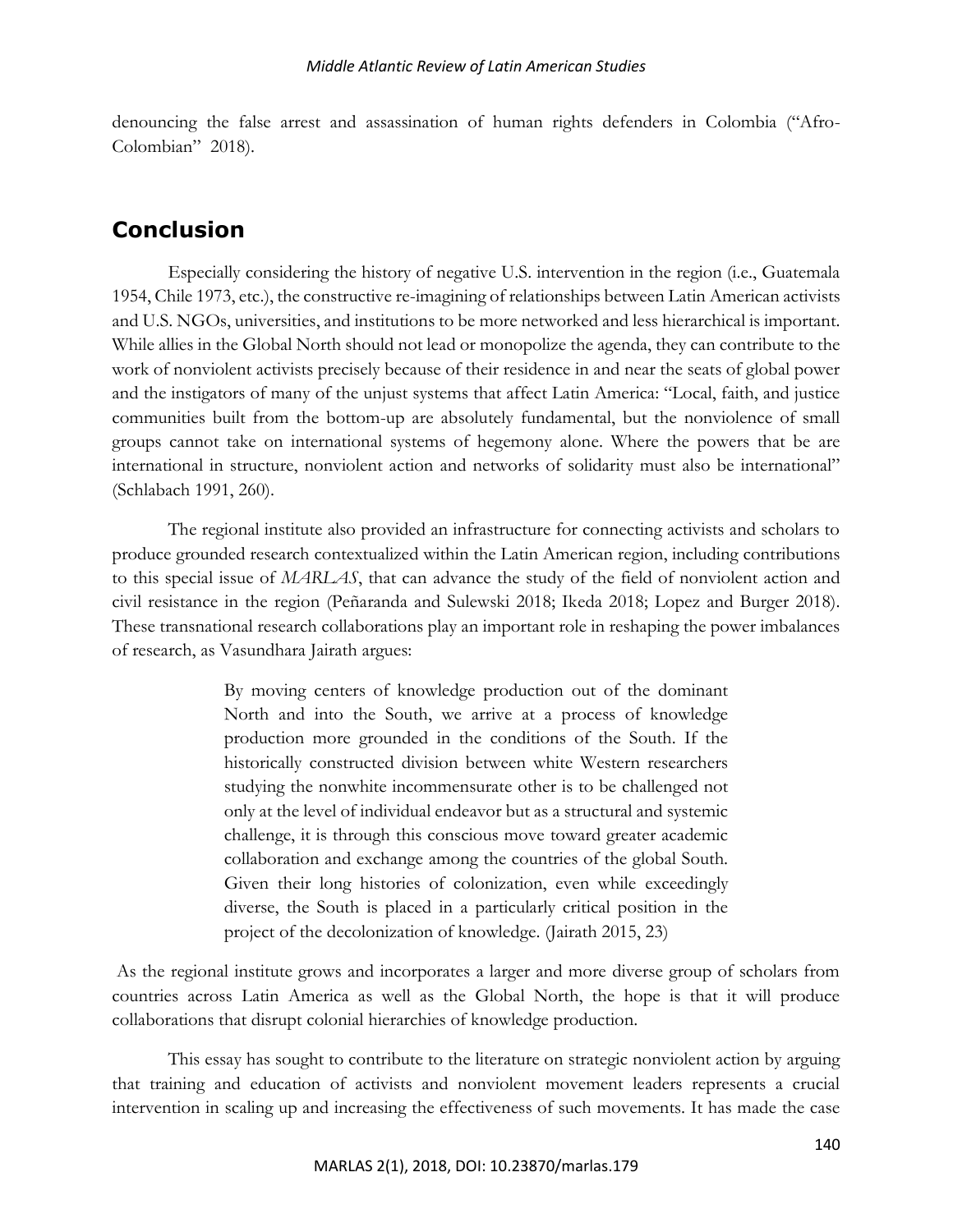that outside actors can be helpful in supporting such educational interventions if they are careful to play a supporting role in creating platforms for reciprocal knowledge sharing and fostering transnational relational networks. These external actors should defer to insiders to determine the goals, strategies, and form of their movement in a way that makes sense in their own context. Examining the case of the Latin American Regional Institute for the Study and Practice of Strategic Nonviolent Conflict, this essay has illustrated the potential for such a model to work in promoting nonviolent change in the region.

# **References**

Ackerman, Peter, and Hardy Merriman

2015 "The Checklist for Ending Tyranny." In *Is Authoritarianism Staging a Comeback?*, edited by Mathew Burrows and Maria J. Stephan, 63–80. Washington, DC: The Atlantic Council.

"Afro-Colombian Social Movement Leaders Arrested."

2018 Statement by the Afro-Colombian Solidarity Network, Washington Office on Latin America (WOLA), and Black Communities' Process (April 23). Available online at https://afrocolombian.org/2018/04/23/afro-colombian-social-movement-leaders-arrested/

Chenoweth, Erica, and Maria Stephan

2011 *Why Civil Resistance Works: The Strategic Logic of Nonviolent Conflict*. New York: Columbia University Press.

Denskus, Tobias

2007 "Peacebuilding Does Not Build Peace." *Development in Practice* 17 (4–5): 656–662.

Dudouet, Véronique

- 2011 "Nonviolent Resistance in Power Asymmetries." In *Advancing Conflict Transformation: The Berghof Handbook II*, edited by Beatrix Austin, Martina Fischer, and Hans J. Giessmann, 238–264. Opladen /Framington Hills: Barbara Budrich Publishers.
- 2017 "Powering to Peace: Integrated Civil Resistance and Peacebuilding Strategies." *ICNC Special Report Series*, no. 1, April.

"Final Report: Regional Institute on the Study and Practice of Strategic Nonviolent Action." 2018 ICNC-FLACSO-PUCE-CEMPROC. Quito, Ecuador. March 15.

Freire, Paulo

1968 *Pedagogy of the Oppressed*. New York: Bloomsbury.

Gleditsch, Kristian S., and Mauricio Rivera

2017 "The Diffusion of Nonviolent Campaigns." *Journal of Conflict Resolution* 61(5): 1120–1145.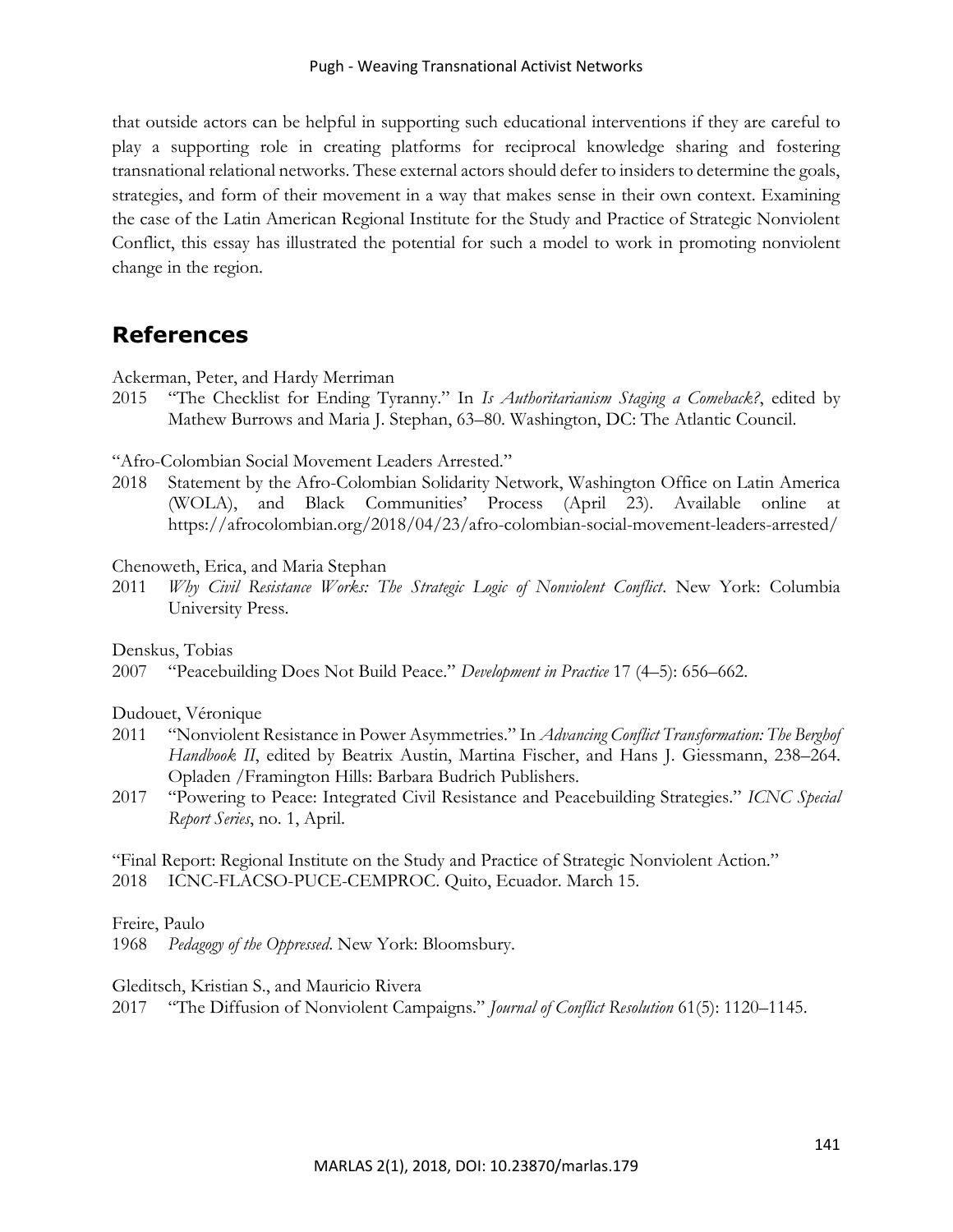#### Greene, Meghan

2017 "The Reawakening of the Student Movement in Chile: A Discussion of the Incorporation of Protest as a Manifestation of Citizenship through the Lens of Public Opinion Data." *Middle Atlantic Review of Latin American Studies* 1(1): 53–76.

#### Gutiérrez, Gustavo

1988 *A Theology of Liberation*. Rev. ed. Maryknoll, NY: Orbis Books.

#### Ikeda, Anna

2018 "Exploring a Civil Resistance Approach to Examining U.S. Military Base Politics: The Case of Manta, Ecuador." *Middle Atlantic Review of Latin American Studies* 2(1).

#### Illich, Ivan

1968 "To Hell with Good Intentions." Address to the Conference on Inter-American Student Projects (CIASP), Cuernavaca, Mexico, April 20.

#### Jairath, Vasundhara.

2015 "Challenging Northern Hegemony: Toward South-South Dialogue in Latin American Studies. A Perspective from India." *LASA Forum* 46(1): 22–24.

#### Karatnycky, Adrian, and Peter Ackerman

2005 *How Freedom is Won: From Civic Resistance to Durable Democracy*. Washington, DC: Freedom House.

#### Keck, Margaret E., and Kathryn Sikkink

1998 *Activists Beyond Borders*. Ithaca, NY: Cornell University Press.

#### Lederach, John Paul

2005 *The Moral Imagination: The Art and Soul of Building Peace*. New York: Oxford University Press.

#### Lopez, Liza, and Eduardo Burger

2018 "When Protest is Creation: Venezuela's Civic Laboratory for Active Nonviolence." *Minds of the Movement* Blog (April 20). International Center on Nonviolent Conflict (ICNC). Online at https://www.nonviolent-conflict.org/blog\_post/protest-creation-venezuelas-civiclaboratory-active-nonviolence/

#### Mac Ginty, Roger

2011 *International Peacebuilding and Local Resistance: Hybrid Forms of Peace*. New York: Palgrave Macmillan.

Marchant, Eleanor, Adrian Karatnycky, Arch Puddington, and Christopher Walter

2008 *Enabling Environments for Civic Movements and the Dynamics of Democratic Transition*. Freedom House special report, July 18. Available online at https://freedomhouse.org/report/specialreports/enabling-environments-civic-movements-and-dynamics-democratic-transition

McManus, Philip, and Gerald Schlabach

1991 *Relentless Persistence: Nonviolent Action in Latin America*. Philadelphia, PA: New Society Publishers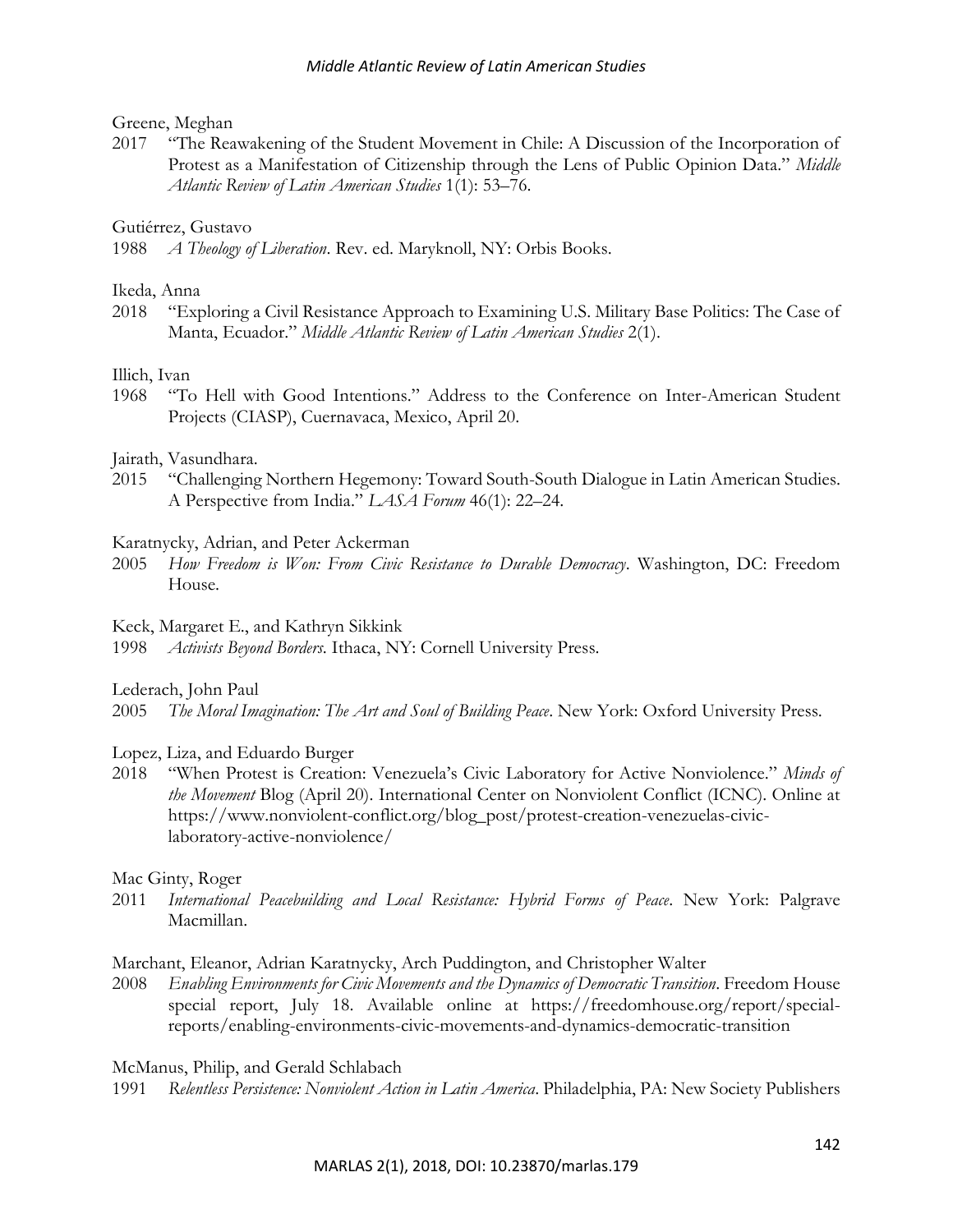Mouly, Cecile, Maria Belen Garrido, and Annette Idler

2016 "How Peace Takes Shape Locally: The Experience of Civil Resistance in Samaniego, Colombia." *Peace and Change* 41(2): 129–166.

#### Peñaranda, Bibiana, and David Sulewski

2017 "Las Mariposas de Buenaventura, Colombia: sostienen la vida, construyen la paz." *Middle Atlantic Review of Latin American Studies* 1(2): 36–42.

Pérez Esquivel, Adolfo

1991 "To Discover Our Humanity." In *Relentless Persistence: Nonviolent Action in Latin America*, edited by Philip McManus and Gerald Schlabach, 238–251. Philadelphia, PA: New Society Publishers.

Popovic, Srdja, Slobodan Djinovic, Andrej Milivojevic, Hardy Merriman, and Ivan Marovic

2007 *CANVAS Core Curriculum: A Guide to Effective Nonviolent Struggle*. Belgrade, Serbia: Centre for Applied Nonviolent Action and Strategies (CANVAS).

"¡Por el Macizo del Cajas libre de minería!"

2018 Petition on Change.org (June 14). Available online at https://www.change.org/p/ambienteec-lenin-defensoriaec-exigimos-el-cumplimiento-de-la-sentencia-que-detiene-laexplotaci%C3%B3n-minera-en-el-cajas

Pugh, Jeffrey

- 2008 "Vectors of Contestation: Social Movements and Party Systems in Ecuador and Colombia." *Latin American Essays* 21 (Summer): 46–65.
- 2013 "The Short-Term 'Bridge Model' Study Abroad Program: Peacebuilding in Latin America." *PS: Political Science and Politics* 46(4): 791–796.
- 2016 "Peacebuilding among Transnational Youth in Migrant-Receiving Border Regions of Ecuador." *Journal of Peacebuilding and Development* 11(3): 83–97.

Pugh, Jeffrey, and Karen Ross

2017 "Exploring Networked Impact of International Peace Education on Subsequent Peacebuilding Activity." Paper presented at the International Studies Association annual conference, Baltimore, MD, February 22.

Pugh, Jeffrey, David Sulewski, and Julie Moreno

2017 "Adapting Community Mediation for Colombian Forced Migrants in Ecuador." *Conflict Resolution Quarterly* 34(4): 409–430.

Rincón, Adriana, Consuelo Sánchez, and Jeffrey Pugh

Forthcoming. "The Role of International Institutions in National and Local Peace Processes: The Case of the UN and ICC in Colombia." In *Handbook of Global Approaches to Peace and International Institutions*, edited by Aigul Kulnazarova and Christian Ydesen. Palgrave Macmillan.

#### Ross, Karen

2017 *Youth Encounter Programs in Israel: Pedagogy, Identity, and Social Change*. Syracuse: NY: Syracuse University Press.